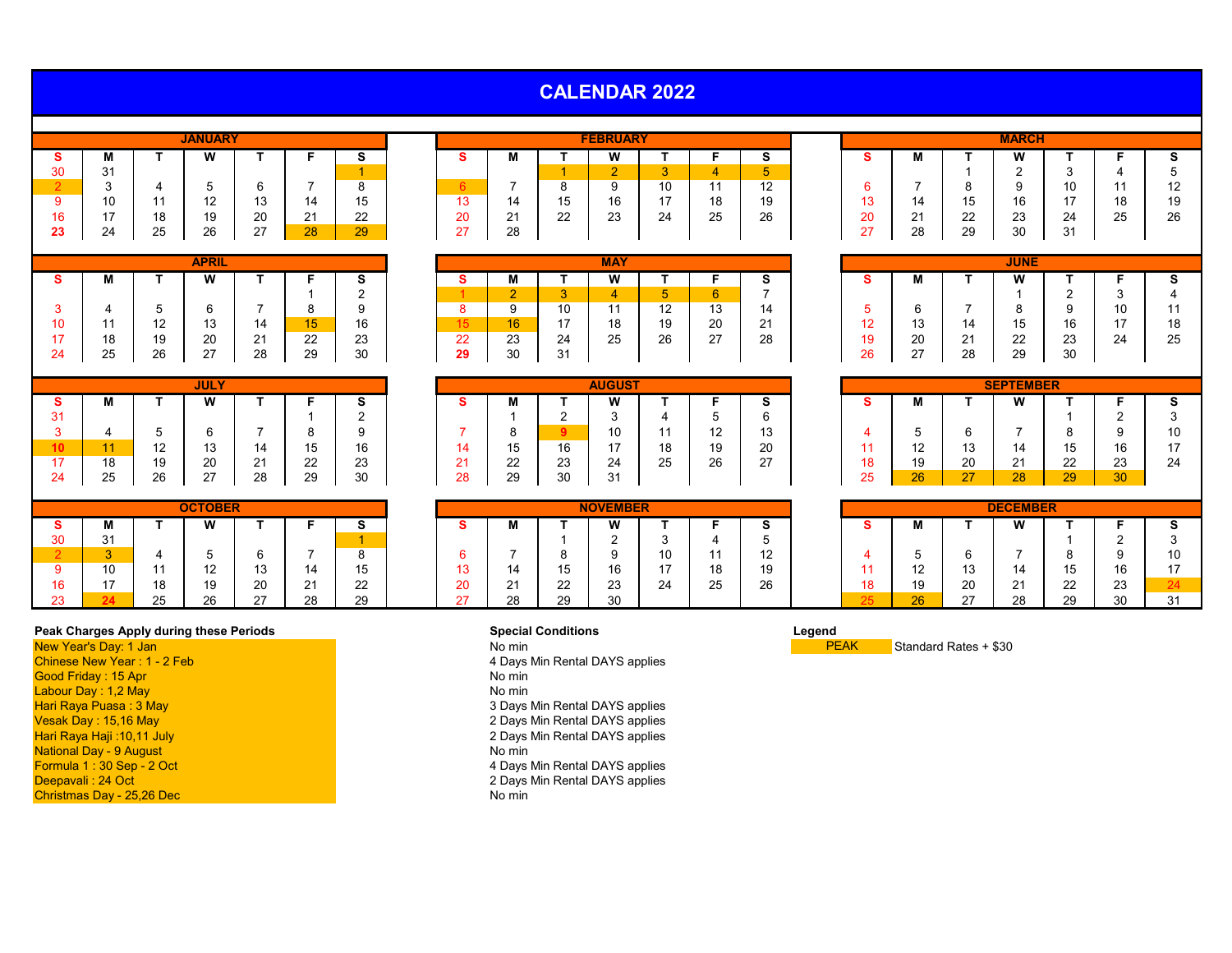website www.cnp.sg

ROC No | 197900477H



For all Self Drive enquiries, please contact our Corporate Hotline @ 6349-5299 or login to our website[: www.cnp.sg](http://www.cnp.sg/)



|             | <b>PASSENGER VEHICLES</b>            |                   |                               |                   |     |             |                  |                  |                      |          |          |                         |         |
|-------------|--------------------------------------|-------------------|-------------------------------|-------------------|-----|-------------|------------------|------------------|----------------------|----------|----------|-------------------------|---------|
| GRP         | <b>MAKE/MODEL</b>                    | <b>YR OF REGN</b> | PIC                           | <b>TYPE</b>       | A/M | <b>FUEL</b> | <b>ENGINE</b>    | <b>RATES</b>     | <b>UNLIMITED KMS</b> |          |          | <b>INSURANCE EXCESS</b> |         |
|             |                                      |                   |                               |                   |     | <b>TYPE</b> | <b>CAPACITY</b>  |                  | 1-2 Days             | 3-6 Days | 7+ Days  | <b>S'PORE</b>           | M'SIA   |
| B           | Honda Fit / Jazz                     | $2012 - 15$       |                               | HB                | Α   | P           | 1.4L             | Rate/Day         | \$85                 | \$80     | \$75     | \$1,500                 | \$3,000 |
|             |                                      |                   |                               |                   |     |             |                  | Total<br>+7% GST | \$90.95              | \$85.60  | \$80.25  | \$1,500                 | \$3,000 |
| C           | Toyota Corolla<br>Altis              | $2013 - 15$       | WA                            | Sedan             | Α   | P           | 1.6L             | Rate/Day         | \$100                | \$95     | \$90     | \$1,500                 | \$3,000 |
|             | <b>Toyota Prius</b>                  | 2008              |                               | Sedan             | Α   | P/H         | 1.5L             | Total<br>+7% GST | \$107.00             | \$101.65 | \$96.30  | \$1,500                 | \$3,000 |
|             | Mazda 3                              | $2015 - 18$       |                               | Sedan             | Α   | P           | 1.5L             | Rate/Day         | \$115                | \$110    | \$105    | \$1,500                 | \$3,000 |
| D           | Toyota Corolla<br>Altis              | $2015 - 18$       |                               | Sedan             | Α   | P           | 1.6L             | Total<br>+7% GST | \$123.05             | \$117.70 | \$112.35 | \$1,500                 | \$3,000 |
|             | <b>Toyota Vios</b>                   | 2020              |                               | Sedan             | Α   | P/H         | 1.5L             |                  |                      |          |          |                         |         |
|             | Honda Vezel                          | $2016 - 18$       |                               | SUV               | Α   | P           | 1.5L             | Rate/Day         | \$128                | \$123    | \$117    | \$1,500                 | \$3,000 |
| E           | <b>Toyota Prius</b><br>Hybrid        | 2015              |                               | Sedan             | Α   | P/H         | 1.8L             | Total<br>+7% GST | \$136.96             | \$131.61 | \$125.19 | \$1,500                 | \$3,000 |
|             | Toyota Wish                          | $2014 - 16$       |                               | <b>MPV</b>        | Α   | P           | 1.8L             |                  |                      |          |          |                         |         |
| F           | Mazda 3 M-<br>Hybrid                 | $2019 - 21$       |                               | Sedan             | Α   | P/H         | 1.5L             | Rate/Day         | \$140                | \$133    | \$127    | \$1,500                 | \$3,000 |
|             | <b>Toyota Prius</b><br>Hybrid (New)  | $2016 - 21$       | $\mathcal{M}$                 | Sedan             | Α   | P/H         | 1.8L             | Total<br>+7% GST | \$149.80             | \$142.31 | \$135.89 | \$1,500                 | \$3,000 |
|             | <b>Toyota Camry</b>                  | $2016 - 18$       | $\overline{A}$<br>500         | Sedan             | Α   | P           | 2.0L             | Rate/Day         | \$155                | \$142    | \$129    | \$2,000                 | \$4,000 |
| G           | Mazda 6                              | $2018 - 19$       |                               | Sedan             | Α   | P           | 2.0 <sub>L</sub> | Total<br>+7% GST | \$165.85             | \$151.94 | \$138.03 | \$2,000                 | \$4,000 |
|             | Mitsubishi<br>Outlander 4WD          | 2017              |                               | SUV <sub>7S</sub> | Α   | P           | 2.4L             | Rate/Day         | \$175                | \$166    | \$153    | \$2,000                 | \$4,000 |
| Н           | Toyota Estima<br>Aeras (8-Seater)    | 2015              |                               | <b>MPV</b>        | Α   | P           | 2.4L             | Total<br>+7% GST | \$187.25             | \$177.62 | \$163.71 | \$2,000                 | \$4,000 |
|             | <b>VW Passat</b>                     | 2015              |                               | Sedan             | Α   | P           | 1.8L             | Rate/Day         | \$205                | \$196    | \$185    | \$3,000                 | \$6,000 |
|             | Audi A6                              | 2017              | THE                           | Sedan             | Α   | P           | 2.0 <sub>L</sub> | Total<br>+7% GST | \$219.35             | \$209.72 | \$197.95 | \$3,000                 | \$6,000 |
| J           | <b>Toyota Vellfire</b><br>(7-Seater) | $2015 - 16$       |                               | <b>MPV</b>        | Α   | P           | 2.5L             | Rate/Day         | \$235                | \$220    | \$205    | \$3,000                 | \$6,000 |
|             | Volvo XC90                           | 2015              |                               | SUV 7S            | Α   | P           | 2.5L             | Total<br>+7% GST | \$251.45             | \$235.40 | \$219.35 | \$3,000                 | \$6,000 |
| $\mathbf K$ | <b>Toyota Vellfire</b><br>(7-Seater) | $2019 - 22$       |                               | <b>MPV</b>        | Α   | P           | 2.4L             | Rate/Day         | \$315                | \$295    | \$275    | \$3,000                 | \$6,000 |
|             |                                      |                   |                               |                   |     |             |                  | Total<br>+7% GST | \$337.05             | \$315.65 | \$294.25 | \$3,000                 | \$6,000 |
| L           | <b>MB E220d</b><br>(W213)            | $2016 - 18$       | 4.742                         | Sedan             | Α   | D           | 2.0L             | Rate/Day         | \$345                | \$325    | \$305    | \$3,000                 | \$6,000 |
|             | Audi Q7                              | 2018              | <b>AND</b><br>UE <sub>A</sub> | SUV 7S            | А   | P           | 2.0L             | Total<br>+7% GST | \$369.15             | \$347.75 | \$326.35 | \$3,000                 | \$6,000 |

C & P Rent-A-Car (Pte) Ltd | 41 Pandan Road Singapore 609283 | Tel: +65 6736 6666 | Fax: +65 6349 3855 | Email: enquiry@cnp.sg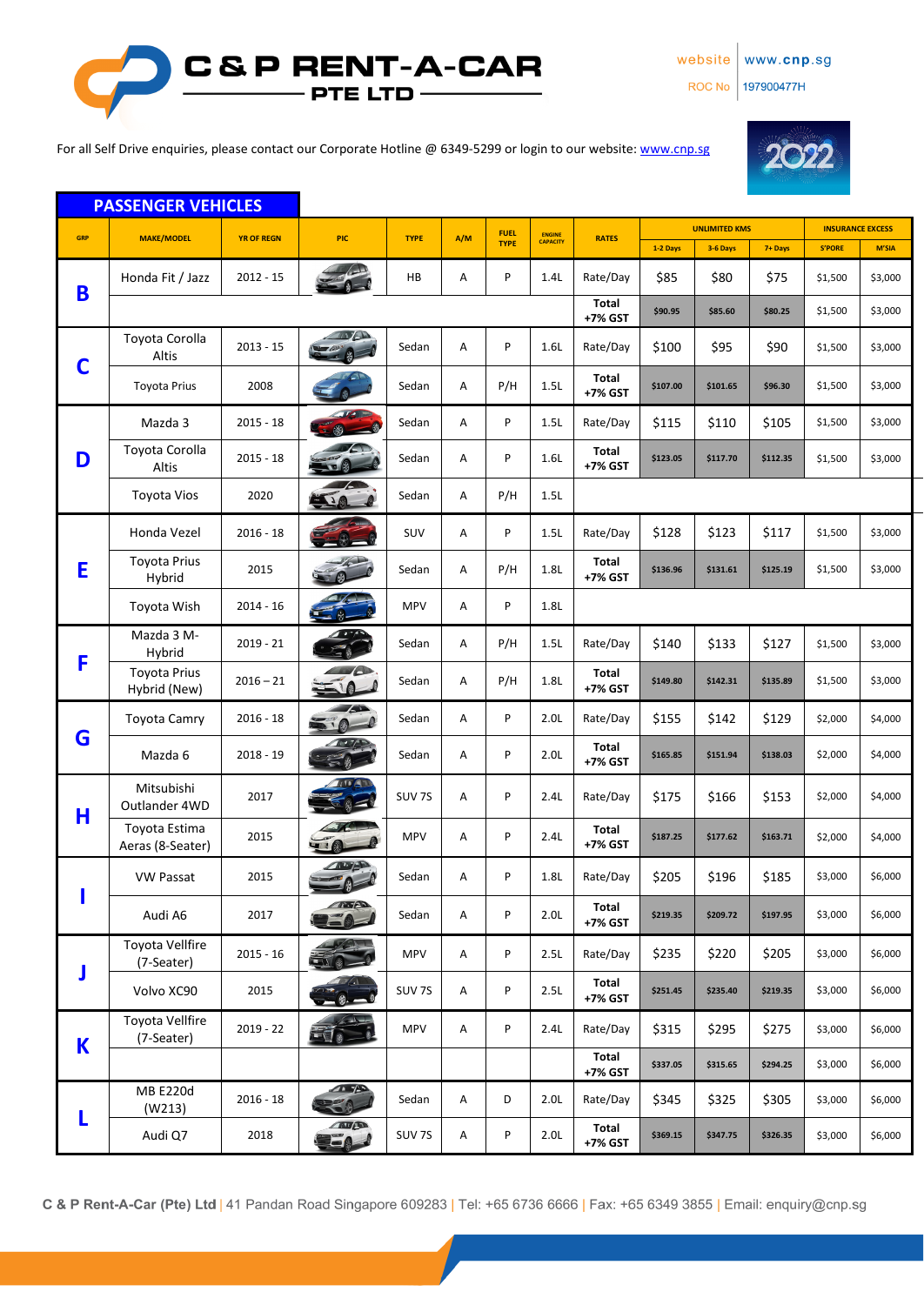|            | <b>COMMERCIAL VEHICLES</b>                           |                   |                                                |              |     |                            |                                  |                         |                      |          |          |                 |                                            |
|------------|------------------------------------------------------|-------------------|------------------------------------------------|--------------|-----|----------------------------|----------------------------------|-------------------------|----------------------|----------|----------|-----------------|--------------------------------------------|
|            |                                                      |                   |                                                |              | A/M | <b>FUEL</b><br><b>TYPE</b> | <b>ENGINE</b><br><b>CAPACITY</b> |                         | <b>UNLIMITED KMS</b> |          |          |                 | <b>INS. EXCESS (S'PORE</b><br><b>ONLY)</b> |
| <b>GRP</b> | <b>MAKE/MODEL</b>                                    | <b>YR OF REGN</b> | <b>PIC</b>                                     | <b>TYPE</b>  |     |                            |                                  | <b>RATES</b>            | 1-2 Days             | 3-6 Days | 7+ Days  | (Own<br>Damage) | (3rd Party)                                |
| A          | T. LiteAce                                           | $2003 - 05$       |                                                | Panel<br>Van | Α   | D                          | 2.2L                             | Rate/Day                | \$70                 | \$65     | \$60     | \$2,000         | \$1,500                                    |
|            | Any S/Cab                                            | $2006 - 10$       |                                                | Pickup       | M   | D                          | 2.5L                             | Total +7%<br><b>GST</b> | \$74.90              | \$69.55  | \$64.20  | \$2,000         | \$1,500                                    |
| B          | Nissan NV200                                         | $2014 - 19$       |                                                | Panel<br>Van | M   | D                          | 1.5L                             | Rate/Day                | \$85                 | \$80     | \$75     | \$2,000         | \$1,500                                    |
|            | VW Caddy                                             | 2015              | $\Delta$ /s<br>$\overline{\bullet}$<br>$\circ$ | Panel<br>Van | A/M | D                          | 1.6L                             | Total +7%<br><b>GST</b> | \$90.95              | \$85.60  | \$80.25  | \$2,000         | \$1,500                                    |
|            | T. Hiace                                             | $2012 - 19$       | <b>ATA</b><br>$40 - 0$                         | Panel<br>Van | A/M | D                          | 3.0L                             | Rate/Day                | \$100                | \$95     | \$90     | \$2,000         | \$1,500                                    |
| С          | Nissan NV350                                         | $2016 - 18$       |                                                | Panel<br>Van | A/M | D                          | 3.0L                             | Total +7%<br>GST        | \$107.00             | \$101.65 | \$96.30  | \$2,000         | \$1,500                                    |
|            | Citroen Berlingo                                     | 2017              |                                                | Panel<br>Van | A   | D                          | 1.5L                             |                         |                      |          |          |                 |                                            |
|            | Mitsubishi L200<br>F/Lift D/Cab                      | $2013 - 15$       |                                                | Pickup       | A/M | D                          | 2.5L                             | Rate/Day                | \$115                | \$110    | \$105    | \$2,000         | \$1,500                                    |
| D          | VW Caddy Maxi                                        | 2015              |                                                | Panel<br>Van | A/M | D                          | 1.6L                             | Total +7%<br><b>GST</b> | \$123.05             | \$117.70 | \$112.35 | \$2,000         | \$1,500                                    |
| E          | Toyota Dyna 150<br>FlatBed Lorry w/<br>Canopy & P/TG | $2014 - 15$       |                                                | Lorry        | M   | D                          | 3.0L                             | Rate/Day                | \$135                | \$127    | \$119    | \$2,000         | \$1,500                                    |
|            | T. Hiace H/Roof<br>* New                             | $2018 - 19$       |                                                | Panel<br>Van | A   | D                          | 3.0L                             | Total +7%<br><b>GST</b> | \$144.45             | \$135.89 | \$127.33 | \$2,000         | \$1,500                                    |
| F          | Nissan Navara<br>D/Cab                               | $2017 - 18$       |                                                | Pickup       | A/M | D                          | 2.5L                             | Rate/Day                | \$155                | \$142    | \$129    | \$2,500         | \$1,500                                    |
|            | Mitsubishi L200<br>D/Cab                             | $2016 - 19$       |                                                | Pickup       | A/M | D                          | 2.5L                             | Total +7%<br>GST        | \$165.85             | \$151.94 | \$138.03 | \$2,500         | \$1,500                                    |
| G          | Mitsubishi FE84<br>Box w/ 1.5Ton<br>P/TG             | 2011              |                                                | Box<br>Truck | M   | D                          | 3.0 <sub>L</sub>                 | Rate/Day                | \$185                | \$176    | \$163    | \$2,500         | \$1,500                                    |
|            |                                                      |                   |                                                |              |     |                            |                                  | Total +7%<br>GST        | \$197.95             | \$188.32 | \$174.41 |                 |                                            |

#### **Deposits and Upgrades**

For Advance bookings, management reserves the right to upgrade any vehicle within any package, without prior notice.

#### **Insurance Excess**

For Passenger Vehicles, Excess is split between Singapore and Malaysia.

For Commercial Vehicles,

Section 1 (Own Damage) – Ranges between \$1,500 to \$3,000

Section 2 (3rd Party) - \$1,500

For avoidance of doubt, if the vehicle has an accident with a 3<sup>rd</sup> party, both Section 1&2 will apply concurrently.

Commercial Vehicles has no Malaysian Excess as all Vehicles cannot be driven into Malaysia.

C & P Rent-A-Car (Pte) Ltd | 41 Pandan Road Singapore 609283 | Tel: +65 6736 6666 | Fax: +65 6349 3855 | Email: enquiry@cnp.sg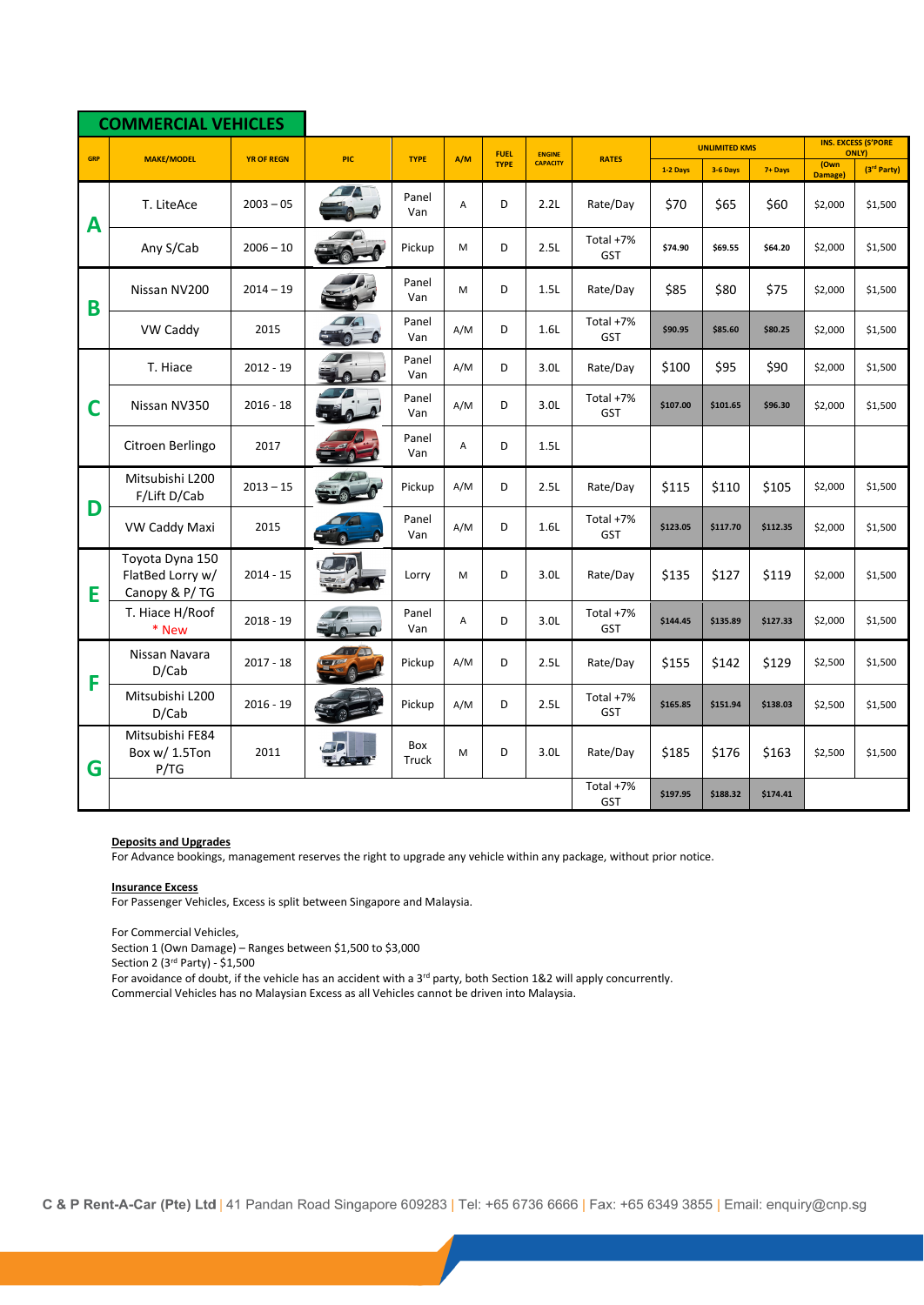

#### **GENERAL CONDITIONS & INFORMATION (SELF-DRIVE)**

#### 1. **Rates**

Minimum rental period is one day (24 hours) and excess hours are charged accordingly. All rates include unlimited mileage, Third Party insurance, maintenance and oil but exclude petrol. Rates are subject to change without prior notice and are quoted in Singapore dollars. During festive or peak periods, rates are subjected to a peak period surcharge. Rates are subjected to 7% GST.

#### 2. **Insurance**

Cover is provided against liability for the death of bodily injuries to third parties or for damage to third party property.

TP Property Damage - \$500,000 TP Bodily Injury - Unlimited

#### 3. **Collision Damage Waiver (CDW)**

All Rates are inclusive with CDW. With CDW, the Hirer will limit his/her liability up to a maximum of an excess amount as indicated, for the Full amount of damages suffered by the Company in the event of one accident during the period of hire. For all cars going into Malaysia, the Malaysia use surcharge must be purchased to enjoy the Malaysian Excess. Otherwise, all hirers will be subjected to full liability of the vehicle.

| <b>Capacity</b>                                                                                              | <b>CDW</b> | <b>S'pore Excess</b> | <b>M'Sia Excess</b> |  |  |
|--------------------------------------------------------------------------------------------------------------|------------|----------------------|---------------------|--|--|
| 0 <x<1,700cc< td=""><td><math>\$20/</math> Day</td><td>\$1,000</td><td colspan="3">\$2,000</td></x<1,700cc<> | $$20/$ Day | \$1,000              | \$2,000             |  |  |
| <b>Hybrids</b>                                                                                               | $$30/$ Day | \$1,000              | \$2,000             |  |  |
| 1,701cc <x<2,500cc< td=""><td><math>\$30/</math> Day</td><td>\$2,000</td><td>\$4,000</td></x<2,500cc<>       | $$30/$ Day | \$2,000              | \$4,000             |  |  |
| MB E200 & Toyota<br>Alphard                                                                                  | \$50/Day   | \$3,000              | \$6,000             |  |  |

#### 4. **Petrol**

Each car is supplied with a full tank of unleaded petrol which must be refilled at the Hirer's expense on return, failing which an estimated re-fuelling charge shall apply.

#### 5. **Driving in Singapore**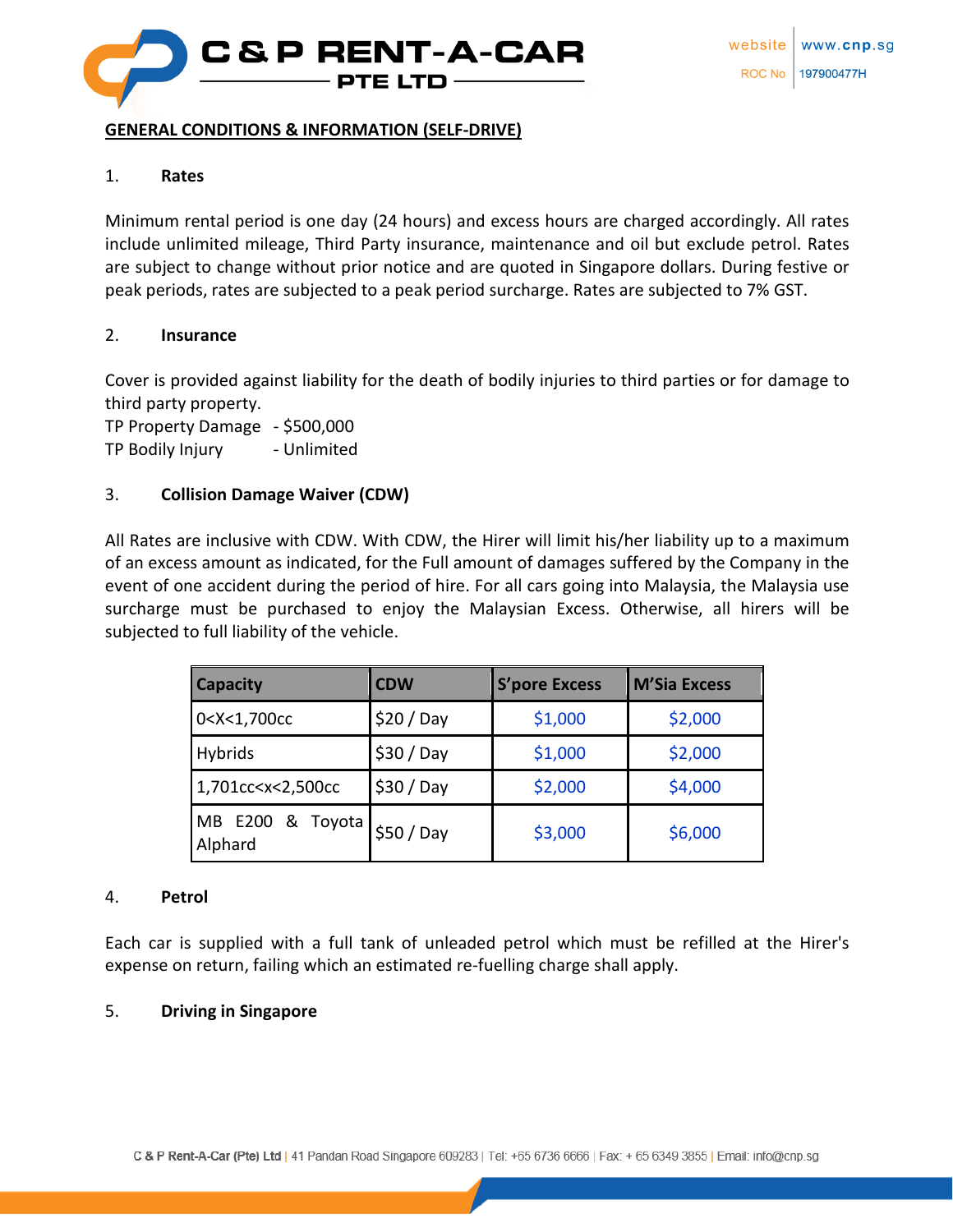A foreigner above 18 years of age and holding a Work Pass/Dependent Pass/Student Pass may drive in Singapore with a valid (class 3, 3A or 2B) foreign licence, for a period of not more than 12 months. A Singapore driving licence is required after 12 months.

If you are holding a driving licence issued outside of Singapore, you should check if there is a need for you to convert your foreign driving licence to a Singapore driving licence before you begin driving in Singapore.

If you are a Singapore citizen or permanent resident, you can drive in Singapore only after you obtain a Singapore driving licence. You must convert your foreign driving licence to Singapore driving licence as soon as possible if you want to drive in Singapore.

New Singapore citizens and permanent residents must convert their foreign driving licences within three months of obtaining citizenship or permanent resident status.

# **Step 1: Pass the Singapore Basic Theory Test (BTT)**

To convert your foreign licence to a Singapore driving licence, you must pass the Singapore BTT. Overseas theory test results are not admissible for consideration.

You will need create an account with any of the three driving centres below before you can book your BTT. Bookings can be done in person or online.

#### Bukit Batok [Driving](http://www.bbdc.com.sg/) Centre

815 Bukit Batok West Ave 5, Singapore 659085 T: 1800 666 8888

[ComfortDelGro](http://www.cdc.com.sg/) Driving Centre 205 Ubi Ave 4, Singapore 408805 T: 6841 8900, 6848 0617

[Singapore](http://www.ssdcl.com.sg/) Safety Driving Centre 2 Woodlands Industrial Park E4, Singapore 757387 T: 6482 6060

# **Step 2: Apply for conversion**

You must apply for conversion at the Traffic Police Test Centre counter located in the driving centres (stated above) in person. Please bring these items, where applicable: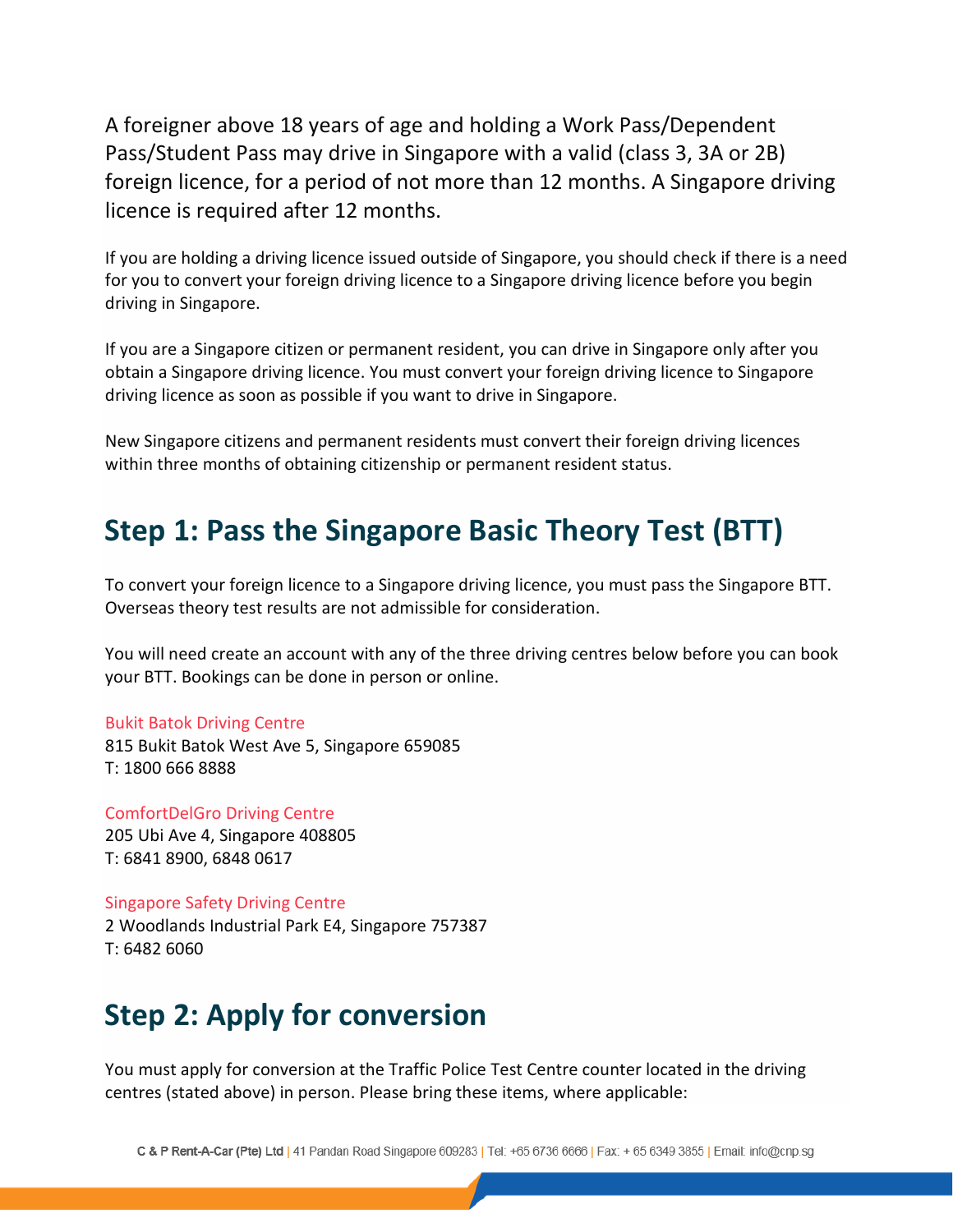- 1. Original and a photocopy of your passport and NRIC/entry permit/employment pass/dependent pass/social visit pass/work permit
- 2. Original and a photocopy of a valid foreign driving licence
- 3. One recent matte passport-sized colour photograph of you with a white background, eyes looking straight, and both ears and eyebrows visible in the photograph. There should be no headgear worn unless normally worn for religious purposes, and glasses worn should not be tinted;
- 4. A processing fee of \$50 (payment by CashCard and NETS only)
- 5. If your foreign driving licence is not in English, you must have one of these:
	- o International driving permit; or
	- $\circ$  An official translation of your driving licence in English obtained from the relevant Embassy, High Commission, or any Singapore registered translation companies. (Translation is not required for licences issued by Brunei, Indonesia and Malaysia.)
- 6. If your foreign driving licence does not have the 1st date of issue, you are required to obtain an extract of driving licence record from the Licensing Authority
- 7. Foreign driving licence must be obtained prior to the issuance of your Work Pass/Dependant Pass/Student Pass, etc

## **Additional requirements if you are a Singapore citizen or permanent resident**

You must show documentary that you have studied or worked in a foreign country for one year or more, e.g. education transcripts or tax returns documents. You must also have stayed in that foreign country for a total period of at least six months within a period of 12 months .

If you hold a foreign driving licence that expired with your foreign visa, you must obtain a written extract from the foreign licence-issuing authority. The extract should show the following:

- 1. Your driving test passing date
- 2. Date of issue of your foreign driving licence
- 3. Class of licence attained
- 4. Your driving record

**You must register for the BTT test within three months of returning to Singapore.**



#### 6. **Hiring Age**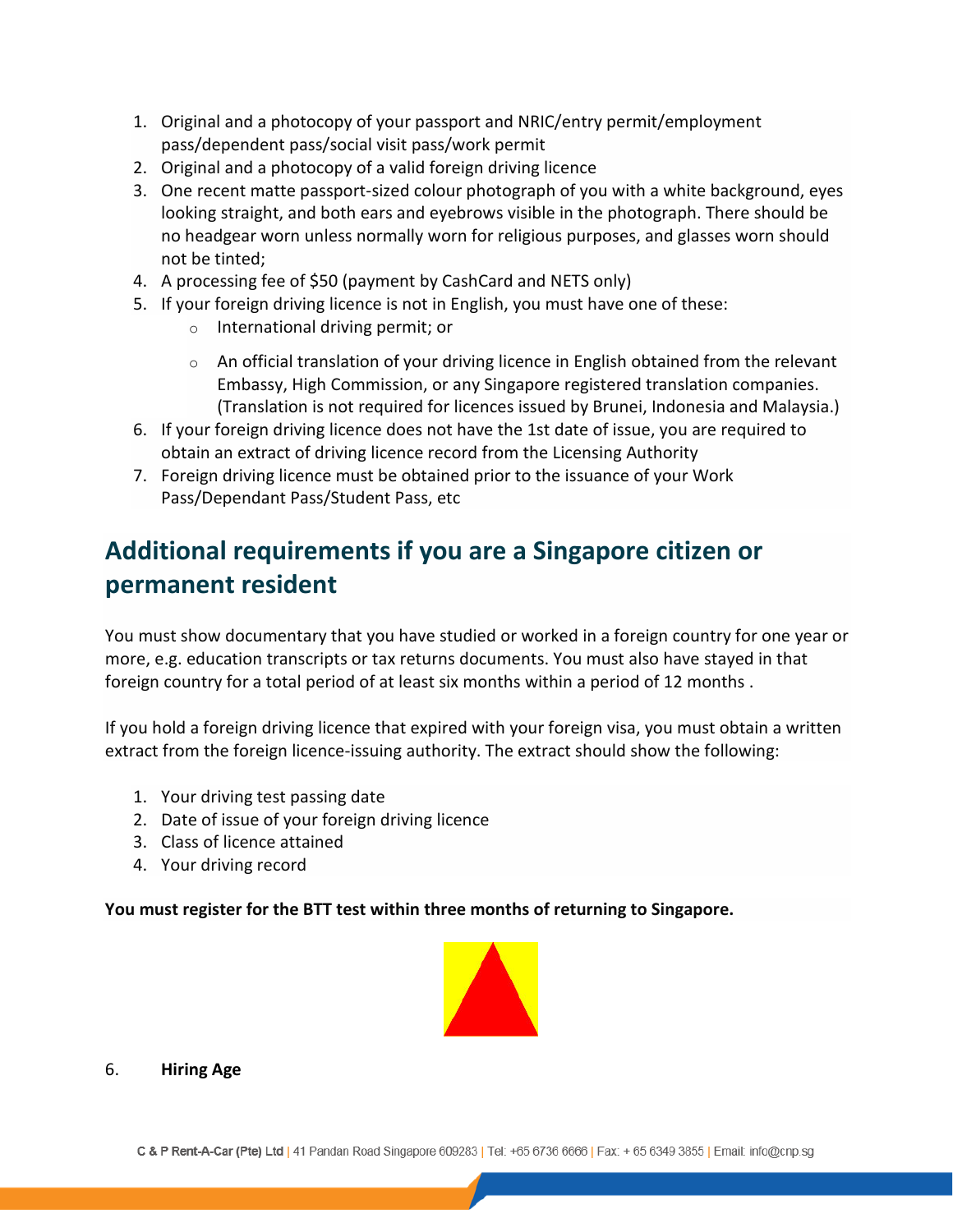For rental of vehicle, Hirer or driver must satisfy three (03) conditions:

- Hirer or driver must produce a valid Class 3 or foreign equivalent driving licence & NRIC.
- Drivers must have at least 1 year of qualified driving experience.
- Minimum age is 21 years and maximum age is 60 years old.

### 7. **Seat Belt Rules**

*Are adults below the height of 1.35m required to use a booster seat cushion or approved adjustable seat belts?*

All persons travelling in vehicles, irrespective of their age, should be appropriately belted up. Adults below the height of 1.35m shall use booster seats or approved adjustable seat belts to lower the risk of injury in the event of an accident.

### *If there are adjustable seat belts, can adults below 1.35m in height use them?*

Yes. The seat belts shall be adjusted to ensure a proper fit which is appropriate for a person's height. When wearing a seat belt, the shoulder component of the belt should go over the torso (and not across the face or neck) and the lap component of the belt should ride across the lap (and not across the abdomen).

### 8. **Electronic Road Pricing Scheme (ERP)**

The ERP system is designed to moderate traffic flow along popular roads and the Central Business District(CBD). Drivers have to pay to enter the Restricted Zone or CBD, and to use the following roads:

- East Coast Parkway (ECP)
- Pan Island Expressway (PIE)
- Central Expressway (CTE)
- The entry into east Coast Parkway from Ophir Road
- Republic Boulevard
- Merchant Road
- Prince Edward Road
- Nicoll Highway
- Havelock Road
- Beach Road
- Ayer Rajah Expressway (AYE)
- Thomson Road
- Kallang Road
- Dunearn Road
- Bendemeer Road

## **Pay Per Entry**

The **In-Vehicle Unit (IU)** is an electronic device installed in your vehicle. It automatically deducts the fee for each ERP gantry via a stored-valued CashCard. The card can be used for other cash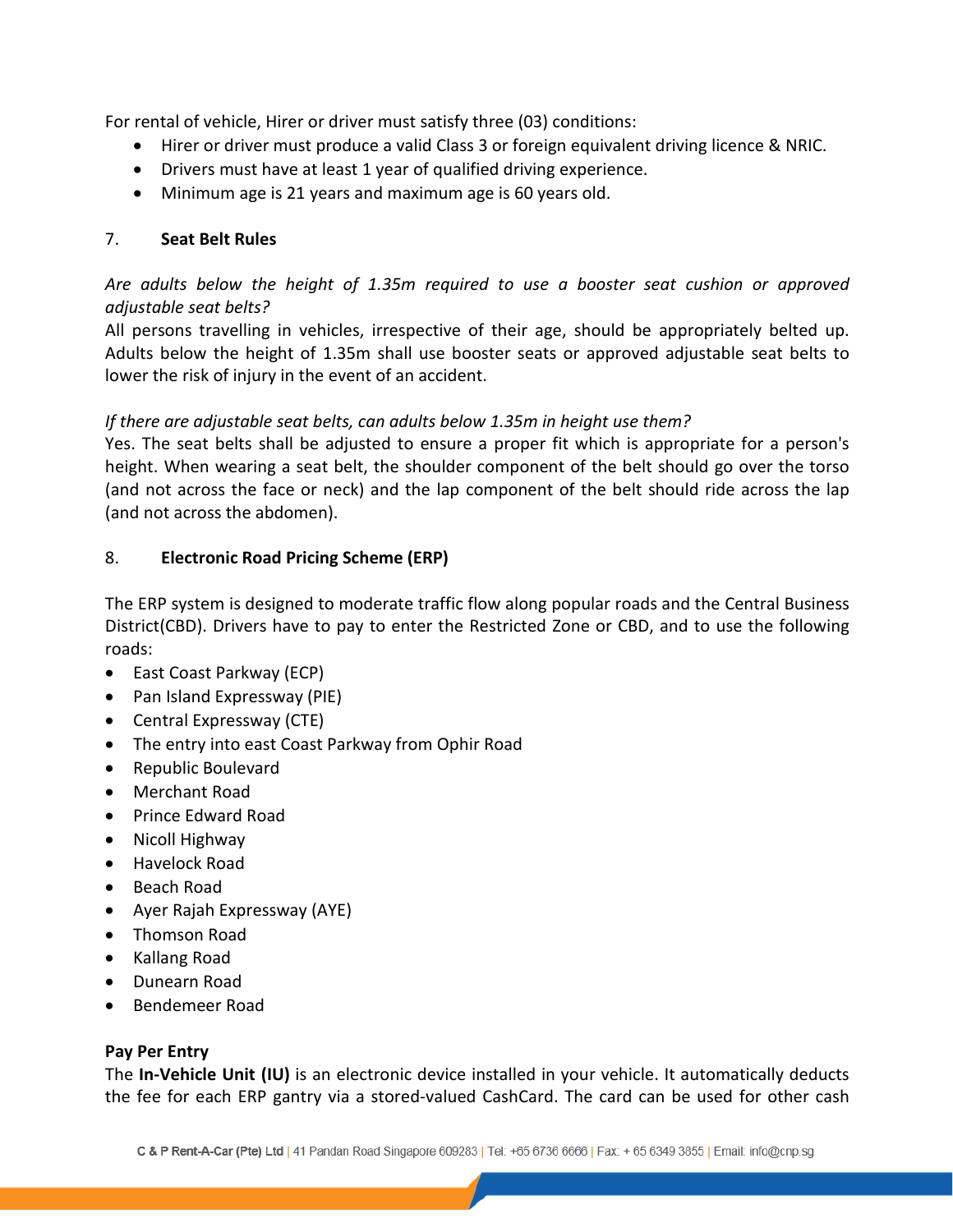transactions in supermarkets and petrol stations. You need to buy the card to use the ERP and credit it with any amount from **S\$20 to S\$500**.

#### **CashCards**

ERP CashCards are available at all banks, post offices and petrol stations. The deposit of S\$2 is refundable when you return the card. Top up your card at any automatic teller machine (ATM). CashCards with a **sun logo** are able to withstand high temperatures for four to five hours, when your vehicle is parked under the hot sun. Those without the sun logo are likely to melt in such temperatures.

### **Getting caught**

Those caught entering the gantry without an In-Vehicle Unit, a Cashcard or sufficient balance on the CashCard will be photographed by the gantry camera and subsequently fined.

### **The road much traveled**

The cost of ERP depends on the time of entry and the roads travelled. The fees range from: S\$0.50 to S\$3.00 for **cars** S\$0.25 to S\$1.50 for **motorcycles**  S\$0.50 to S\$3.00 for **light goods vehicles** S\$0.75 to S\$1.50 for **heavy goods vehicles/small buses** S\$1.00 to S\$6.00 for **very heavy goods vehicles/big buses**  S\$0.50 to S\$3.00 for **taxis**

#### **Operating hours and locations**

| <b>Locations</b>                                                                                         | <b>Time</b>                                                              |
|----------------------------------------------------------------------------------------------------------|--------------------------------------------------------------------------|
| (PIE)<br>Expressway<br>Central<br>Expressway<br>(CTE)<br><b>Bendemeer</b><br>Road<br><b>Thomson Road</b> | East Coast Park (ECP) Pan-Island 7.30 am to 9.30 am (Mondays to Fridays) |
| Ayer Rajah Expressway (AYE)                                                                              | 8.00 am to 9.30 am (Mondays to Fridays)                                  |
| Dunearn Road                                                                                             | 8.00 am to 9.00 am (Mondays to Fridays)                                  |
| <b>Kallang Road</b>                                                                                      | 8.30 am to 9.30 am (Mondays to Fridays)                                  |
| <b>Central Business District</b>                                                                         | 7.30 am to 7.00 pm (Mondays to Fridays)                                  |

## 9. **Parking & Traffic Fines**

These are the responsibility of the Hirer. Ensure Cash Cards for ERP gantries and the use of parking coupons. Hirer will be responsible for all fines incurred.

C & P Rent-A-Car (Pte) Ltd | 41 Pandan Road Singapore 609283 | Tel: +65 6736 6666 | Fax: + 65 6349 3855 | Email: info@cnp.sg